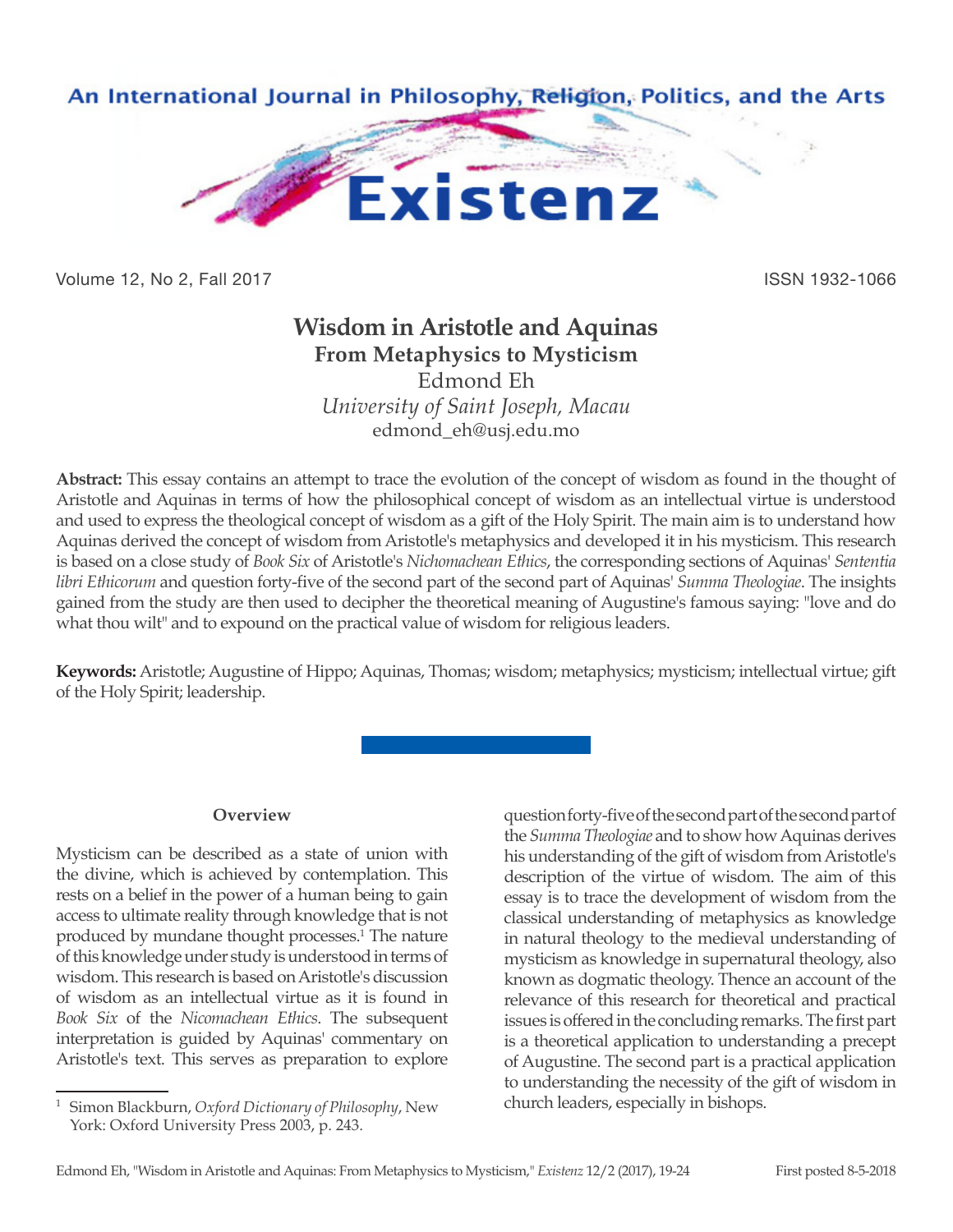### **Aristotle on Wisdom**

According to Aristotle, wisdom is considered one of the intellectual virtues. An intellectual virtue is a habit of the soul by which the truth is expressed by affirmation or denial. There are five intellectual virtues: art, science, prudence, wisdom, and understanding.2 On this account, the virtue of science deals with the evaluation of necessary truths and the virtue of understanding deals with the first principles of knowledge (*NE* VI.6, 1139b20-30). Aristotle understands the nature of wisdom as the most perfect mode of knowledge. In terms of its structure, the virtue of wisdom is a combination of both the virtue of science and the virtue of understanding. In addition, wisdom is the supreme intellectual virtue because it is the science of the most honorable things (*NE* VI.7, 1141a16-19).

According to Aristotle, a young person can study mathematics but not science or philosophy due to a young person's lack of life experience, for mathematical truths are known by abstraction and abstraction does not require empirical knowledge. In contrast, the principles of nature (science) and the things related to wisdom (philosophy) are learned by experience (*NE* VI.8, 1142a11-19). The virtue of wisdom does not directly apply to human happiness, since wisdom does not consider any specific human activity. However the virtue of wisdom is an object of choice in itself and it is a virtue that perfects the rational part of the soul. The virtue of wisdom performs some operation in the human person. Wisdom is part of virtue as a whole and the person who acts according to wisdom becomes happy (*NE* VI.12, 1143b16-1144a5). For Aristotle, happiness is not a disposition. Rather, it is an activity that is desired for its own sake. The nature of human happiness consists of the activity of contemplation. On this account, Aristotle does not attribute happiness to animals. To him, they do not participate in the activity of contemplation. Happiness is necessarily connected with contemplation and those who are able to contemplate more fully are more truly happy.

#### **Aquinas on Aristotle**

According to Aquinas, the intellectual virtues regulate the use of reason and perfect the rational part of the

soul.3 Aquinas elaborates: "Knowledge exists in parts of the soul according as they have a certain likeness to the things known" (*SLE* VI.1, 1117). What is proper to a human being is to know the truth and to act as one with mastery over one's actions (*SLE* VI.2, 1126). He then explains how the intellective and appetitive faculties can work in harmony. The intellective faculty acts by affirmation or denial. Affirmation is agreement with the truth while denial is disagreement with falsehood. The appetitive faculty acts by pursuit or flight. Pursuit is adherence to the good while flight is withdrawal from the bad. At this passage, Aquinas comments:

In this manner the intellect and the appetitive faculty can be brought into harmony inasmuch as what the intellect declares good the appetitive faculty pursues, and what the intellect denies to be good the appetitive faculty seeks to avoid. [*ANE* VI.2, 1128]

The intellective faculty of a human being must be in agreement with the truth, and the appetitive faculty must be in adherence to the good in order to be able to make a good choice. This is so that the intellective faculty will affirm and the appetitive faculty will adhere to the same thing. Also: "In order that there be perfection in action it is necessary that none of its principles be imperfect" (*SLE* VI.2, 1129).

According to Aquinas' interpretation of Aristotle, understanding "deals with the principles of demonstration" while wisdom "deals with the principles of being." Furthermore the conclusions of science deal with universal and necessary things (*SLE* VI.6, 1175). On the one hand, the virtue of understanding enables a human being to know principles that cannot be demonstrated (*SLE* VI.6, 1179). On the other hand, the virtue of wisdom enables a human being to know the most general principles, which is the type of knowledge with the greatest certainty (*SLE* VI.7, 1181). Hence wisdom is a combination of understanding and science:

Wisdom, in declaring the truth about principles, is understanding; but in knowing the things inferred from the principles, it is science. However, wisdom is distinguished from science, taken in the usual sense, by reason of the eminence which it has among other sciences; it is a kind of perfection of all sciences.... wisdom is not science of any sort whatever but the

<sup>2</sup> Aristotle, *Nicomachean Ethics*, transl. W. D. Ross, New York, NY: Random House 2001, VI.3, 1139b15-16. [Henceforth cited as *NE*]

<sup>3</sup> Thomas Aquinas, *Sententia libri Ethicorum* [*Commentary on Aristotle's Nicomachean Ethics*], transl. C. I. Litzinger, Aristotelian Commentary Series, Notre Dame, IN: Dumb Ox Books 1993, VI.1, 1113-4. [Henceforth cited as *SLE*]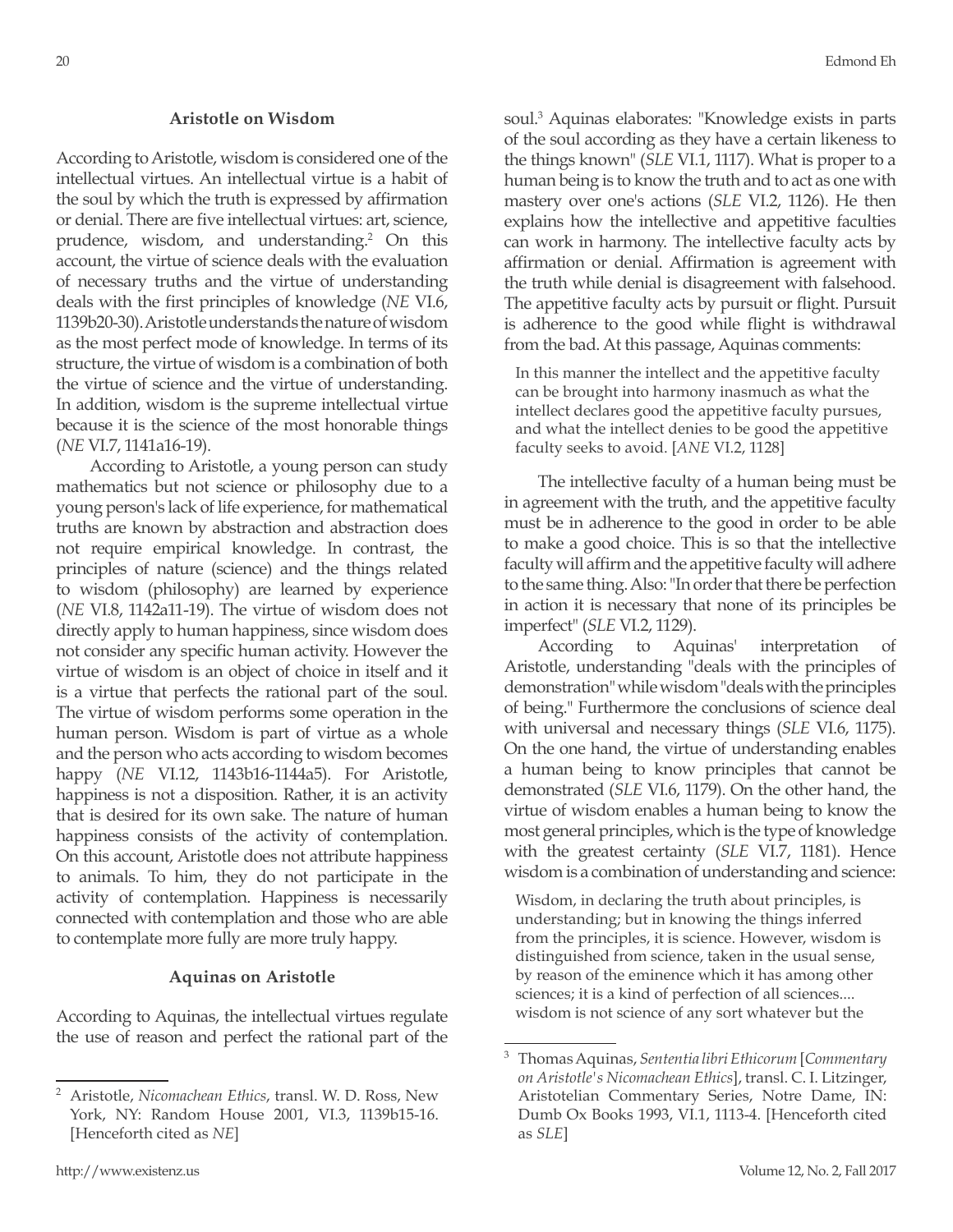science of the most honorable and divine things, inasmuch as it has the essential elements to be head of all sciences. As the senses located in the head direct the movements and operations of all the other members, so wisdom directs all the other sciences since they take their principles from it. [*ANE* VI.7, 1183-4]

From this follows that there can only be one overall form of wisdom, since the virtue of wisdom applies to what is at the core of all things.

Aquinas offers an interesting account concerning the nature of mathematics when he reads into Aristotle that mathematics has to do with material objects. He states, "the principles of mathematics are known by abstraction from sensible objects." In contrast, the things of wisdom have to do with immaterial objects: "the principles of nature, which are not separated from sensible objects, are studied via experience" (*SLE* VI.8, 1209). In this context it becomes plausible that young people can understand mathematics because its range of action falls under sense and imagination. On the other hand, young people cannot understand wisdom since it exceeds sense and imagination (*SLE* VI.8, 1210).

Wisdom is an object of choice in itself because it is an intellectual virtue that perfects the rational part of the human soul: "Anything is an object of choice by reason of its perfection" (*SLE* VI.12, 1266). Aquinas explains the connection between wisdom and human happiness:

Wisdom or prudence is not compared to happiness in the same way as the medical art to health, but rather as health to healthful activities. The medical art brings about health as a particular external work produced, but health brings about healthful activities by use of the habit of health. However, happiness is not a work externally produced but an operation proceeding from the habit of virtue. Hence, since wisdom is a certain species of virtue as a whole it follows that, from the very fact that a man has wisdom and operates according to it, he is happy. [*ANE* VI.12, 1267]

## **Aquinas on Wisdom**

For Aquinas, the purpose of wisdom is to enable a person to perform the act of ordering and judging. This is done with a lower thing being judged by means of a higher cause. Sacred doctrine deals with God as absolutely the highest cause using philosophy and revelation. Therefore, sacred doctrine is absolutely the highest form of wisdom.<sup>4</sup> On this account, wisdom has to do with judgment and this can take place in two ways. First, judgment can be done by inclination when one judges wisely because one is inclined toward what one judges. In this case, wisdom is a gift of the Holy Spirit. Second, judgment can be done by knowledge when one judges wisely because one knows about what one judges. In this case, wisdom is acquired through study (*ST* I.1.6 ad3). According to Aquinas' plan of the *Secunda Secundæ*, the virtue of wisdom is considered together with the gift of wisdom because the virtue and the gift share the same name (*ST* II-II prologue).

For Aquinas, the gift of wisdom is related to the virtue of charity (*ST* II-II.45 introduction). One uses wisdom to know the highest cause. Knowledge of the highest cause enables one to judge the other causes so as to order everything. The highest cause can be understood in a particular genus or simply. When the highest cause is understood in a particular genus, one is able to judge and order everything in one genus alone. For him, the highest cause is God. When the highest cause is understood simply, then one is able to judge and order everything according to the divine precepts (*ST*  II-II.45.1). Aquinas explains that the virtue of wisdom is natural while the gift of wisdom is supernatural, and then goes on to explain the difference between the gift of wisdom and the virtue of faith:

The wisdom which is called a gift of the Holy Ghost, differs from that which is an acquired intellectual virtue, for the latter is attained by human effort, whereas the former is "descending from above."...In like manner it differs from faith, since faith assents to the Divine truth in itself, whereas it belongs to the gift of wisdom to judge according to the Divine truth. Hence the gift of wisdom presupposes faith, because "a man judges well what he knows." [*ST* II-II.45.1 ad2-3]

Wisdom refers to an ability to make right judgments according to the divine precepts. Judging rightly can be understood in two ways. First, one can judge rightly by the use of reason. Second, one can judge rightly by having some affinity with the matter to be judged. Aquinas writes:

Accordingly it belongs to the wisdom that is an intellectual virtue to pronounce right judgment about Divine things after reason has made its inquiry, but it belongs to wisdom as a gift of the Holy Ghost to judge

<sup>4</sup> Thomas Aquinas, *Summa Theologiae*, transl. Fathers of the English Dominican Province, London, GB: Benzinger Brothers 1947, I.1.6. [Henceforth cited as *ST*]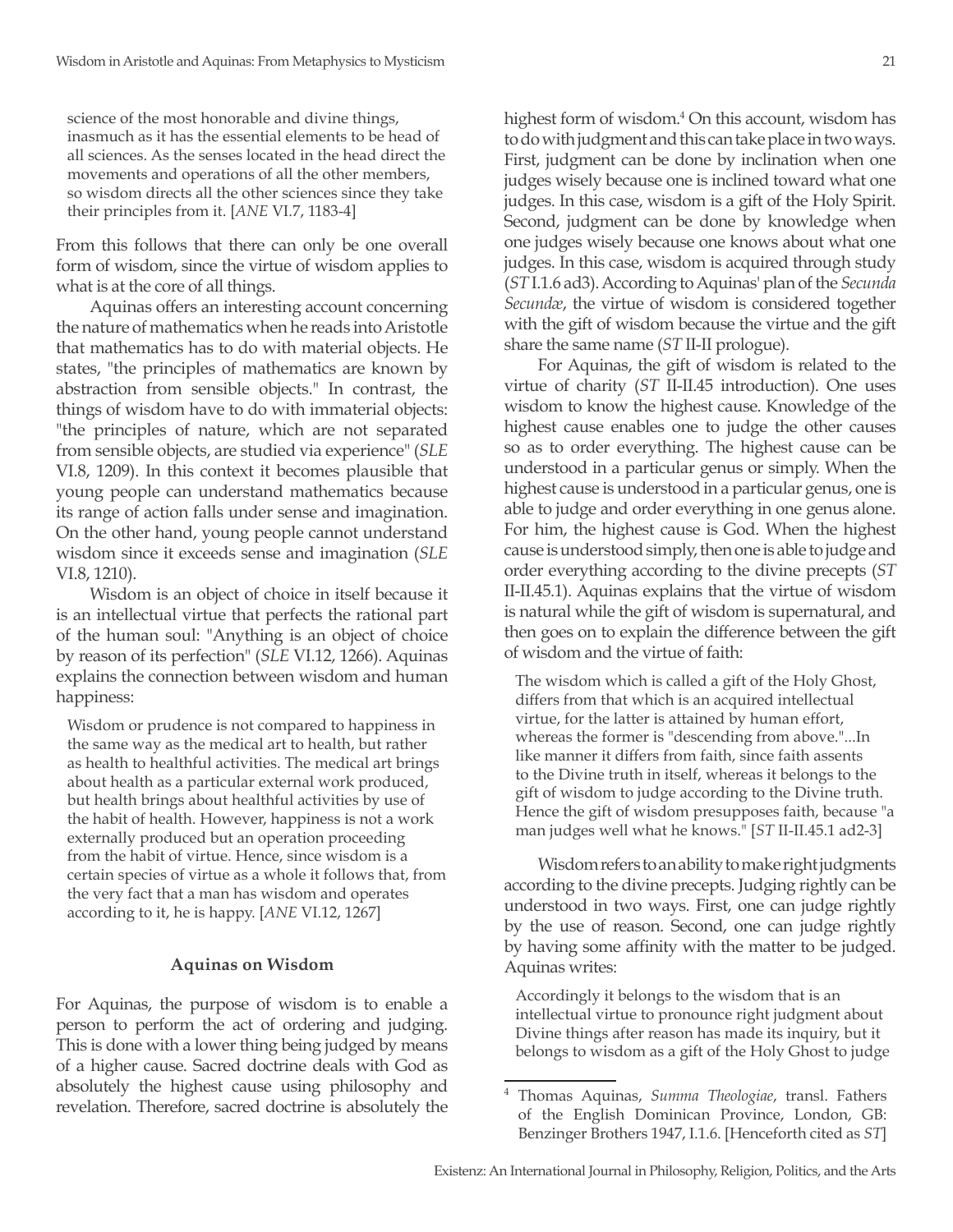aright about them on account of connaturality with them. [*ST* II-II.45.2]

Aquinas believes that the virtue of charity unites the human person to God and creates an affinity within the human person for the things of God. As a result, the gift of wisdom is caused by the virtue of charity. Since wisdom is caused by charity, the cause of wisdom is in the will. But since the act of wisdom is to judge, the nature of wisdom is in the intellect (*ST* II-II.45.2). In addition, the two acts of the intellect are perception and judgment. The gift of understanding deals with the intellectual act of perception. Both the gift of knowledge and the gift of wisdom have to do with the intellectual act of judgment. The gift of knowledge deals with the intellectual act of judgment regarding natural realities while the gift of wisdom deals with the intellectual act of judgment regarding supernatural realities (*ST* II-II.45.2 ad3).

Furthermore, the gift of wisdom is both speculative and practical. Wisdom is speculative because the intellect considers the divine ideas in God when the intellect contemplates the divine ideas. Wisdom is practical because the intellect also consults the divine ideas in God when the intellect judges and orders human acts according to the divine precepts (*ST* II-II.45.3). But Aquinas stresses that wisdom is primarily speculative and secondarily practical:

A thing is considered in itself before being compared with something else. Wherefore to wisdom belongs first of all contemplation which is the vision of the Beginning, and afterwards the direction of human acts according to the Divine rules. [*ST* II-II.45.3 ad3]

He also insists on the superiority of the gift of wisdom over the virtue of wisdom:

Wherefore from the very fact that wisdom as a gift is more excellent than wisdom as an intellectual virtue, since it attains to God more intimately by a kind of union of the soul with Him, it is able to direct us not only in contemplation but also in action. [*ST* II-II.45.3 ad1]

On this account, wisdom cannot exist together with mortal sin. This is because wisdom is caused by charity and charity cannot exist together with mortal sin (*ST* II-II.45.4). Further, wisdom is in all who are free from mortal sin and in a state of sanctifying grace. This is because nature and grace do not fail in necessities. Thus all believers in a state of grace have the ability to contemplate the divine realities and to order their acts according to the divine precepts for their own salvation. However wisdom does admit of degrees. According to Aquinas, some believers receive a higher degree of wisdom from the Holy Spirit and this is expressed in two ways. First, those with a higher degree of wisdom are better at contemplating the divine realities. This means they are able to know the higher mysteries of faith and are able to teach the knowledge of these mysteries to others. Second, those with a higher degree of wisdom are better at ordering human acts according to divine precepts. This means they are able to direct their own actions and others' actions as well (*ST* II-II.45.5).

Aquinas sees the gift of wisdom as being connected with the seventh beatitude:<sup>5</sup> "Blessed are the peacemakers, for they will be called children of God" (*Matthew* 5:9).<sup>6</sup> Aquinas follows Augustine in defining peace as "the tranquility of order." He also follows Aristotle that "it belongs to wisdom to set things in order." Wisdom is connected with peace since wisdom is the ability to put things in order and order results in peace. Furthermore the wise become the children of God by gaining some likeness to Jesus who is the Wisdom of God (*ST* II-II.45.6). In light of the connection between wisdom and peace, Aquinas provides an interesting commentary on the following Scriptural passage: "But the wisdom from above is first pure, then peaceable, gentle, willing to yield, full of mercy and good fruits, without a trace of partiality or hypocrisy" (*James* 3:17).

# **From Metaphysics to Mysticism**

Aquinas received the philosophical concept of wisdom as metaphysical knowledge from Aristotle, clarified it, and then developed the theological concept of wisdom as a form of mystical knowledge. To recapitulate, for Aristotle, the state of wisdom is the most perfect mode of knowledge. The virtue of wisdom is a combination of both the virtue of science and the virtue of understanding. In addition, wisdom is the supreme intellectual virtue because it is the science of the most honorable things. The virtue of wisdom is an object of choice in itself and it is a virtue that perfects the rational part of the soul. The virtue of wisdom performs some operation in the human person. Wisdom is part of

<sup>&</sup>lt;sup>5</sup> The beatitudes refer to declarations that some groups of people are blessed due to the type of persons they are or due to their actions.

<sup>6</sup> Translations of biblical books are taken from *The Holy Bible: New Revised Standard Version*, New York, NY: Oxford University Press, 1989.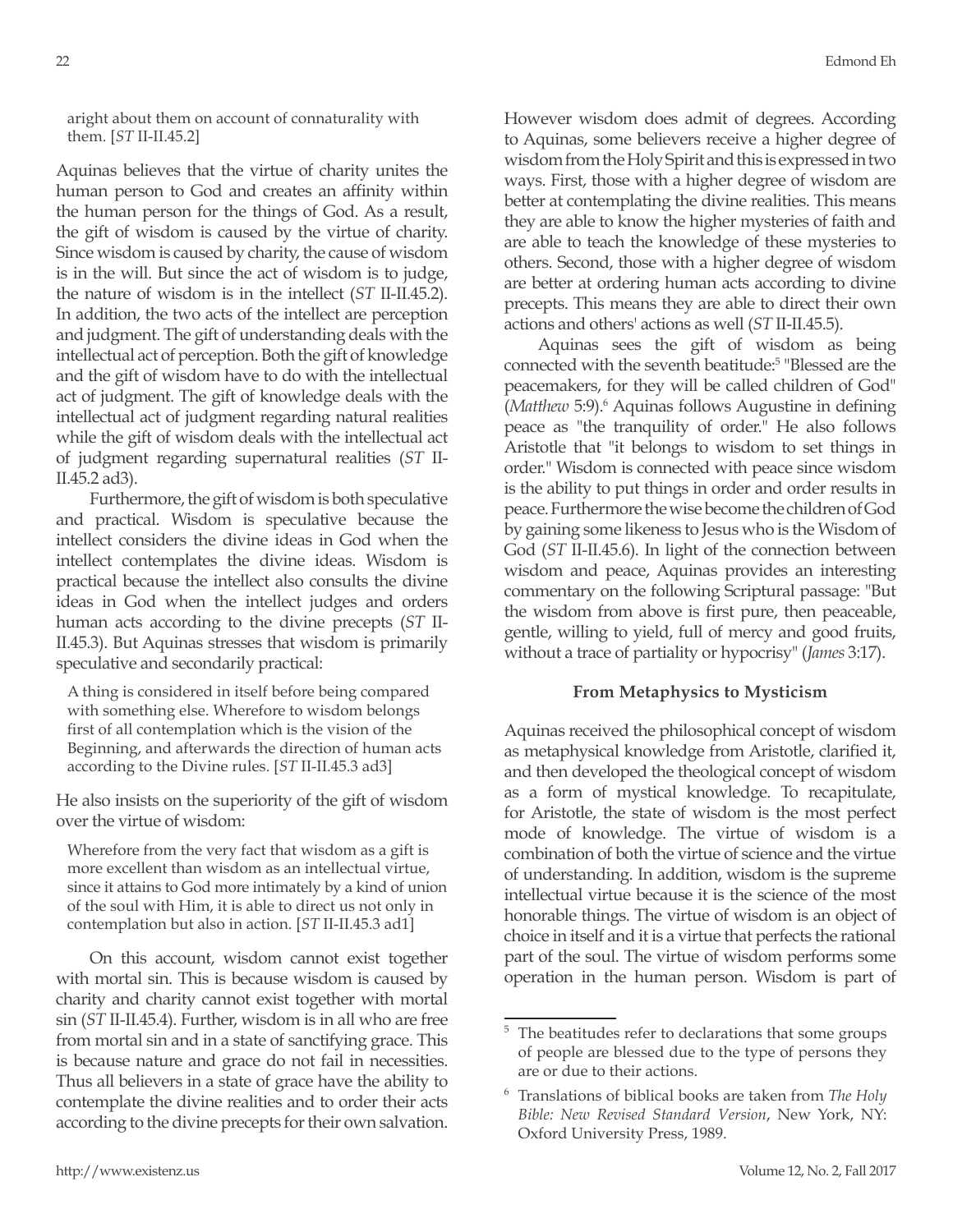virtue as a whole and the person who acts according to wisdom becomes happy.

Aquinas reads Aristotle as explaining that wisdom expresses an understanding of knowledge about the first principles. Wisdom is science when it expresses knowledge by inference from the first principles. On this account, wisdom is a form of perfection of knowledge. He also explains that wisdom is to happiness as the state of health is to healthy operation. In a healthy person, healthy operation is produced by the habit of health. Similarly, in a wise person, happiness arises through the habit of wisdom. This is why a person who has the virtue of wisdom and acts according to wisdom is happy. Aquinas subsequently adopts the Aristotelian concept of wisdom for a theological purpose. He declares that sacred doctrine is absolutely the highest wisdom because sacred doctrine deals with God as absolutely the highest cause using philosophy and revelation.

Aquinas also distinguishes in three ways the virtue of wisdom from the gift of wisdom. First, he explains that the virtue of wisdom is natural because it is acquired by human effort while the gift of wisdom is supernatural because it comes from God. Second, wisdom refers to an ability to make right judgments according to the divine precepts. Judging rightly can be understood in two ways. One can judge rightly by the use of reason; this refers to the operation of the virtue of wisdom. One can also judge rightly by having some affinity with the matter to be judged; this refers to the operation of the gift of wisdom. It can be seen that Aquinas' understanding of the gift of wisdom is based on his interpretation of Aristotle in the epistemological principle: "Knowledge exists in parts of the soul according as they have a certain likeness to the things known" (*SLE* VI.1, 1117). Third, Aquinas insists on the superiority of the gift of wisdom over the virtue of wisdom because the gift of wisdom allows the human soul to be more closely united to God.

## **Applying Augustine's Precept**

Aquinas' study of wisdom may have applications for theory and practice. I present here two suggestions. The first is a theoretical application. To recapitulate, according to Aquinas, the virtue of charity enables the human person to be in union with God and creates an affinity within the human person for the things which are related to God. Hence, the gift of wisdom is caused by the virtue of charity. By assuming that wisdom is caused by charity, the cause of wisdom is in a person's will. Yet, since the act of wisdom is to judge, the nature of wisdom is in a person's intellect. In Aquinas' understanding, there is an inherent connection between wisdom and charity because of the relationship between intellect and will. This can aid the understanding of Augustine's famous injunction to "love and do what thou wilt":

Once for all, then, a short precept is given thee: Love, and do what thou wilt: whether thou hold thy peace, through love hold thy peace; whether thou cry out, through love cry out; whether thou correct, through love correct; whether thou spare, through love do thou spare: let the root of love be within, of this root can nothing spring but what is good.7

In Aquinas' account, wisdom is caused by charity and wisdom provides guidance on how one is supposed to act. Therefore, the one who loves (has charity) will have the wisdom to know how to act rightly. Also, the one who loves will aspire to act in a good manner, since charity is incompatible with sin.

*The Relevance of Wisdom to Leaders*. My second suggestion is a practical application. Believers in a state of grace believe in their ability to contemplate the divine realities and to order their acts according to the divine precepts for their own salvation. As wisdom admits of degrees, believers in leadership positions arguably receive a higher degree of wisdom from the Holy Spirit and this can be expressed in two ways. First, those who claim to have a higher degree of wisdom feel justified to claim that they are better at contemplating divine realities. This means they claim to be able to know the higher mysteries of faith and feel justified to teach the knowledge of these mysteries to others. Second, those with a higher degree of wisdom are generally better equipped to order human acts according to the divine precepts. Ideally this will allow them to appropriately direct their own actions as well as to provide supportive guidance for the actions of others as well. This can aid the understanding of why church leaders are required to have the gift of wisdom:

To be a suitable candidate for the episcopate, a person must be outstanding in strong faith, good morals, piety, zeal for souls, wisdom, prudence and human virtues and possess those other gifts which equip him to fulfill the office in question.<sup>8</sup>

<sup>7</sup> Augustine, *In epistulam Johannis*, transl. H. Browne, New York: Christian Literature Publishing 1888, VII. 8.

<sup>8</sup> *Codex Iuris Canonici* c. 378 §1; 1°. Translation is taken